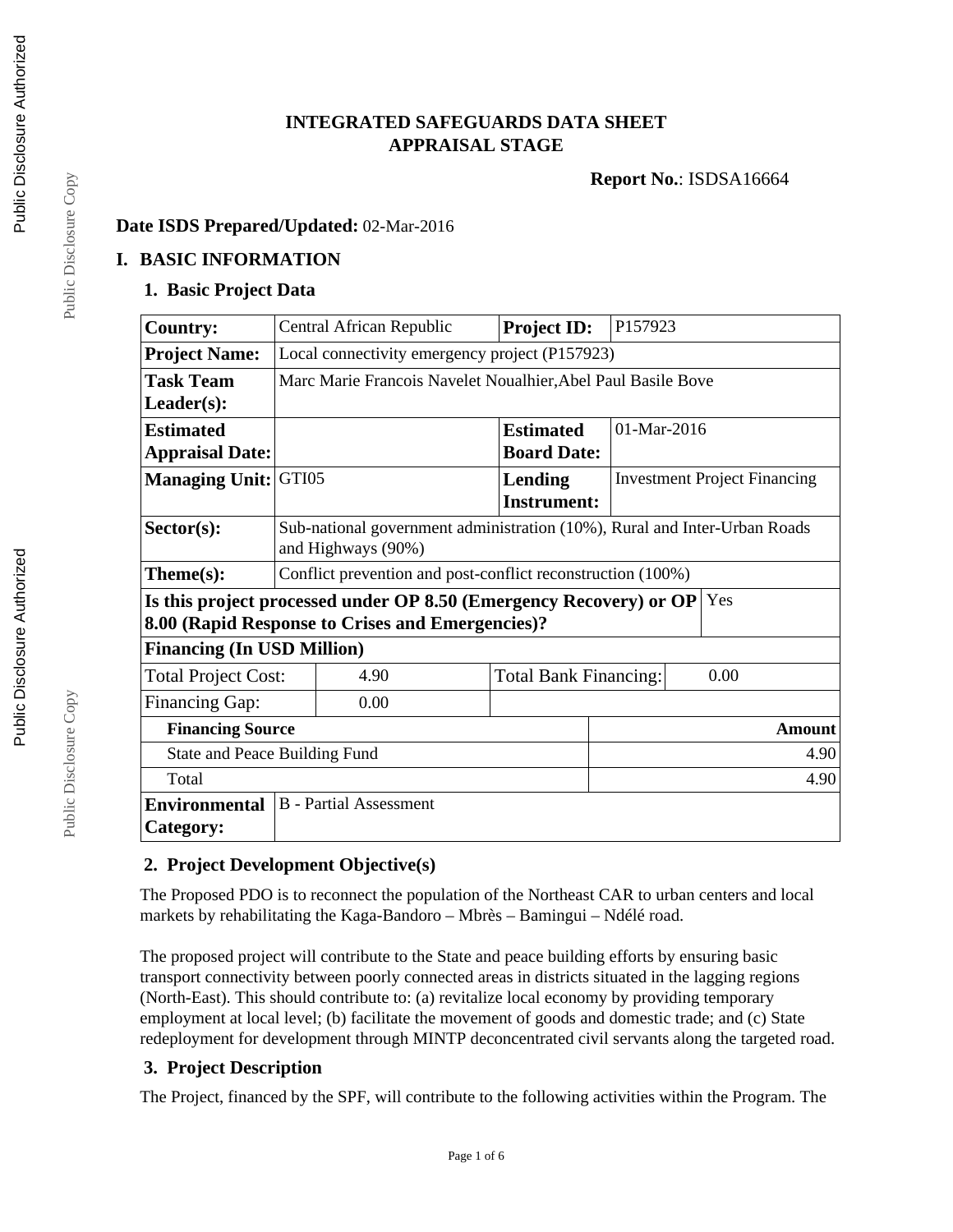#### project activities are as follows:

Component 1. Drainage Improvement (US\$ 2.8 million). This component will finance the improvement of drainage, and the provision and installation of signaling and rain barriers along the Kaga-Bandoro – Mbrès – Bamingui – Ndélé road (333 km). The activities will include (a) the rehabilitation and construction of bridges, box culverts, and pipe culverts; (b) the construction of ditches; (c) the provision and installation of rain barriers; and (d) provision and installation of road signaling. Labor Intensive Public Works (LIPWs) will be used as much as possible during implementation of these activities, depending on the type of works, and of the availability of labor in the communities nearby. The component will cover the construction of a new metal bridge over the Bamingui river (PK214+500) to allow the crossing of the river during all seasons.

Component 2. Road Protection and Maintenance (US\$ 500,000). This sub-component will finance the management of rain barriers, and the setting of light maintenance systems involving communities ('cantonnage') to ensure the protection and maintenance of the full length of the road (333 km) during project implementation, and to enable the appropriation of the project by the population. (a) Sub-component 2.1. Management of rain barriers (US\$ 150,000). This sub-component will finance the management of the 14 rain barriers (one every 20-25 km), provided and installed under the sub-component 1.1 for the protection of the road. The activities will contribute to restore the national operating system of rain barriers, by (a) recruiting and training local agents, (b) restoring supervision from the MINTP at the local and national level, and (c) by setting up a payment system

during the project and post-project on the targeted road. (b) Sub-component 2.2. Light maintenance systems (US\$ 350,000). This sub-component will finance the implementation of a light maintenance system on the full length of the road (333 km). This system will allow the day-to-day local maintenance of the road for the duration of the project and progressively following road rehabilitation execution. The system could be composed of segments of 20-25 km, each of them managed by a team composed of a chief cantonnier whom would manage 10 cantonniers. An employee of the organization in charge of the implementation of the system would visit every end of the month, to monitor the works, gather data, manage the maintenance of the equipment, and proceed to the monthly payment. The tools for the execution of the works, as well as trainings will be provided by the project. Local maintenance committees will be set up and trained in order to encourage the sustaining of the light maintenance system.

#### Component 3. Institutional Strengthening and Capacity Building (US\$ 400,000).

(a) Sub-component 3.1. Redeployment of the Chefs de Service Préfectoral of the MINTP in the sous-préfectures of Kaga-Bandoro and Ndélé (US\$ 300,000). This component will finance (a) the rehabilitation and the re-equipment of MINTP offices in the sous-préfectures of Kaga-Bandoro and Ndélé; (b) job-related expenses, excluding salaries and compensations, for the Chefs de Service who will be in charge of the monitoring of the project; (c) the training of the Chefs de Service in order to be able to conduct proper supervision of the project. The activities will include the rehabilitation of an office in Kaga-Bandoro, the reconstruction of an office in Ndélé, and the provision of the minimum set of equipment needed in order to ensure a proper supervision and monitoring of the project.

Sub-component 3.2. Lessons learned (US\$ 100,000). This sub-component will finance a study and a workshop for the stakeholders, building on the lessons learned from the Project and other similar initiatives, and suggesting (a) a spot improvement system adapted to the context of CAR: low population density, length and condition of the road network, and budget constraints of the Government; and (b) a sustainable and efficient light maintenance system for priority rural roads. The baseline and impact study, taking into account the indicators of the project on the one hand, and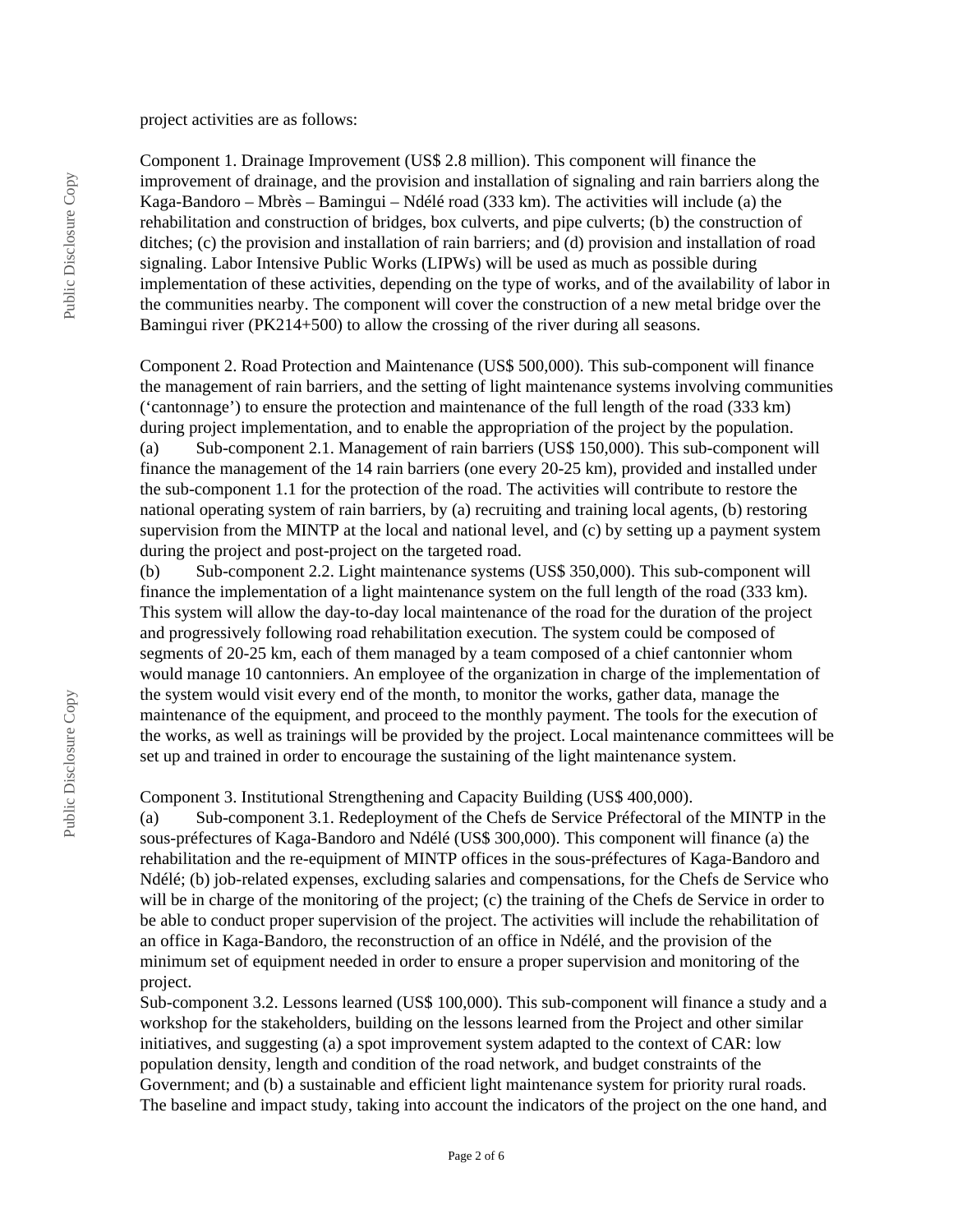the impact on economic activity once the project is completed will also be financed under this component.

Component 4. Project Management & Contingency Fund (US\$ 1.2 million).

(a) Sub-component 4.1. Project Management (US\$ 700,000). This component will finance the direct and indirect costs necessary to the implementation of the project. The Fiduciary Principles Accord (FPA) provides 7% for indirect costs in accordance with the UN General Assembly resolution 62/208 (2007 Triennial Comprehensive Policy Review principle of full cost recovery). Direct costs related to project implementation by UNOPS will be financed under this component. Project management will also include social specialist and community facilitator to ensure project implementation is well coordinated with local authorities (district and municipal territorial administration, traditional leaders) to ensure smooth implementation, communication and security, especially with activities involving local communities (e.g. LIPW, local procurement of goods and services when possible, light maintenance and road barriers, road signaling identification, etc.). The team will carry rapid development assessments at the level of communities and municipalities, where the road goes through. Rapid assessments will involve local authorities (district and municipal territorial administration, traditional leaders) to gather necessary data for successful implementation such as: (a) drainage and spot improvement identification; (b) local governance arrangements; (c) security; (d) social dynamics and cohesion; (e) road safety issues, and (f) local economy and logistics data relevant to the planned works.

Furthermore, the component will support inclusive engagement with the local stakeholders by: (a) facilitating open and inclusive selection of beneficiary for the LIPW and social communication around the progress; (b) including communities in the identification of infrastructures to be rehabilitated/constructed; (c) facilitating the re-establishment of basic road maintenance responsibilities; and (c) setting up a Grievance Redress Mechanism specific to the project.

(b) Sub-component 4.2. Contingency Fund (US\$ 500,000). This component will include the provision of contingency funds to cope with unpredictable challenges during implementation, such as (a) additional drainage works or spot improvement in case the previously described activities are not sufficient enough to restore the minimum level of service required, during all seasons, and under the required standards, and (b) coping with potential price fluctuation of inputs during project implementation. The use of contingency funds will be subject to validation by the World Bank and MINTP.

# **4. Project location and salient physical characteristics relevant to the safeguard analysis (if known)**

The Project is located in the Center-Northeast area of CAR, along the existing Kaga-Bandoro – Ndélé road (333 km). The proposed civil works activities will remain confined to the current rightof-way/alignment of the targeted roads. Therefore, the anticipated adverse social and environmental impacts should be mainly limited to vegetation clearing, dusts, noise, soil erosion due to small scale borrow pits, likely road-side work related injuries, and poor construction related waste management.

### **5. Environmental and Social Safeguards Specialists**

Cheikh A. T. Sagna (GSU01) Medou Lo (GENDR)

| 6. Safeguard Policies |     | <b>Triggered? Explanation (Optional)</b>                  |
|-----------------------|-----|-----------------------------------------------------------|
| Environmental         | No. | The environmental and social screening carried out at the |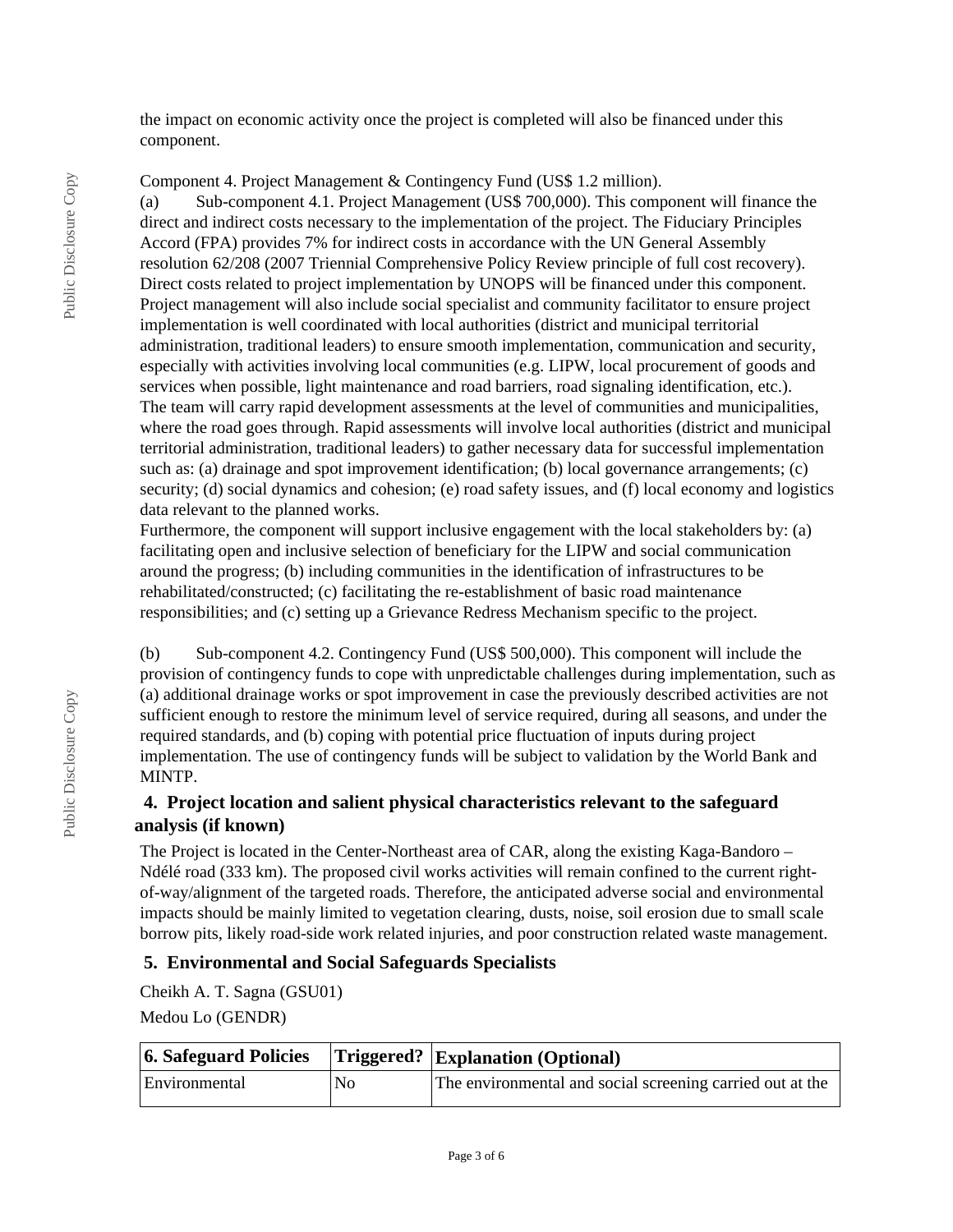| <b>Assessment OP/BP 4.01</b>                      |                | concept stage assigned the project in the Category B. The<br>project is now processed under a Fiduciary Principle<br>Accord (FPA), and therefore UNOPS policies for<br>environmental and social due diligence will be used<br>instead. |
|---------------------------------------------------|----------------|----------------------------------------------------------------------------------------------------------------------------------------------------------------------------------------------------------------------------------------|
| Natural Habitats OP/BP<br>4.04                    | N <sub>0</sub> | The FPA applies and that therefore UNOPS policies for<br>environmental and social due diligence will be used.                                                                                                                          |
| Forests OP/BP 4.36                                | N <sub>0</sub> | The FPA applies and that therefore UNOPS policies for<br>environmental and social due diligence will be used.                                                                                                                          |
| Pest Management OP 4.09                           | No             | The FPA applies and that therefore UNOPS policies for<br>environmental and social due diligence will be used.                                                                                                                          |
| Physical Cultural<br>Resources OP/BP 4.11         | No             | The FPA applies and that therefore UNOPS policies for<br>environmental and social due diligence will be used.                                                                                                                          |
| Indigenous Peoples OP/<br>BP 4.10                 | No             | The FPA applies and that therefore UNOPS policies for<br>environmental and social due diligence will be used.                                                                                                                          |
| <b>Involuntary Resettlement</b><br>OP/BP 4.12     | No             | The FPA applies and that therefore UNOPS policies for<br>environmental and social due diligence will be used.                                                                                                                          |
| Safety of Dams OP/BP<br>4.37                      | No             | The FPA applies and that therefore UNOPS policies for<br>environmental and social due diligence will be used.                                                                                                                          |
| Projects on International<br>Waterways OP/BP 7.50 | N <sub>o</sub> | The FPA applies and that therefore UNOPS policies for<br>environmental and social due diligence will be used.                                                                                                                          |
| Projects in Disputed<br>Areas OP/BP 7.60          | No             | The FPA applies and that therefore UNOPS policies for<br>environmental and social due diligence will be used.                                                                                                                          |

# **II. Key Safeguard Policy Issues and Their Management**

# *A. Summary of Key Safeguard Issues*

## **1. Describe any safeguard issues and impacts associated with the proposed project. Identify and describe any potential large scale, significant and/or irreversible impacts:**

No activity funded under the project is expected to have a significant negative environmental and/ or social risk or impact. The potential environmental and social negative risks and impacts of the proposed project are associated with the reopening and the basic maintenance activities. They may have some minor environmental /or social risks and impacts which are likely to be minimal, sitespecific, low and limited in scope and time, and easily manageable. The potential adverse impacts include vegetation clearing, dusts, soil erosion due to small scale borrow area, roadside traffic injuries, and poor construction-related waste management. It is expected that no activity will lead to loss of assets, piece of land or source/means of livelihood. The project is also not expected to have an impact on physical cultural resources, however there is always a "Chance-Finds" possibility to pay attention to. Since the project is now processed under a Fiduciary Principle Accord (FPA), UNOPS policies for environmental and social due diligence will be used.

### **2. Describe any potential indirect and/or long term impacts due to anticipated future activities in the project area:**

The project is not expected to cause long term risks and impacts, as the environmental and social impacts associated with the reopening and the basic maintenance activities of the road corridors are localized and can be mitigated.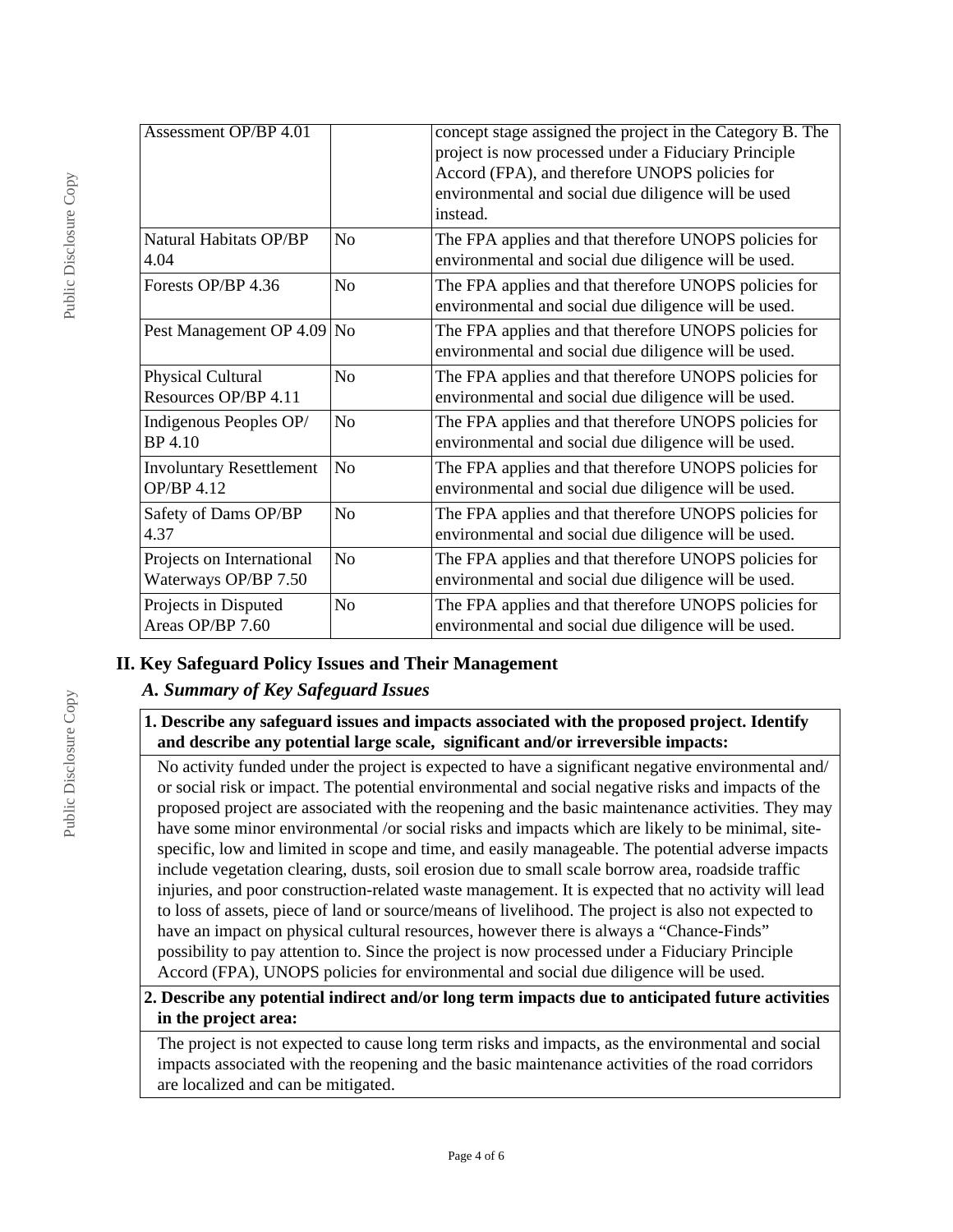#### N/A

**4. Describe measures taken by the borrower to address safeguard policy issues. Provide an assessment of borrower capacity to plan and implement the measures described.**

N/A: the project will be implement by UNOPS through a FPA.

**5. Identify the key stakeholders and describe the mechanisms for consultation and disclosure on safeguard policies, with an emphasis on potentially affected people.**

N/A: the FPA applies and that therefore UNOPS policies for environmental and social due diligence will be used.

## *B. Disclosure Requirements*

**If the project triggers the Pest Management and/or Physical Cultural Resources policies, the respective issues are to be addressed and disclosed as part of the Environmental Assessment/ Audit/or EMP.**

**If in-country disclosure of any of the above documents is not expected, please explain why:**

Since the project will be implemented by UNOPS through an FPA, the environmental and social (including resettlement) policies of the UNOPS will apply.

Consequently, none of the above documents following World Bank policies are expected.

## *C. Compliance Monitoring Indicators at the Corporate Level*

| The World Bank Policy on Disclosure of Information                                                                                                                                 |                            |                      |          |
|------------------------------------------------------------------------------------------------------------------------------------------------------------------------------------|----------------------------|----------------------|----------|
| Have relevant safeguard policies documents been sent to the<br>World Bank's Infoshop?                                                                                              | Yes [                      | No $\lceil$          | NA[X]    |
| Have relevant documents been disclosed in-country in a public<br>place in a form and language that are understandable and<br>accessible to project-affected groups and local NGOs? | Yes $\lceil$               | No $\lceil$          | NA [ X ] |
| <b>All Safeguard Policies</b>                                                                                                                                                      |                            |                      |          |
| Have satisfactory calendar, budget and clear institutional<br>responsibilities been prepared for the implementation of<br>measures related to safeguard policies?                  | Yes $\lceil$               | $\overline{N}$ o [ ] | NA [ X ] |
| Have costs related to safeguard policy measures been included<br>in the project cost?                                                                                              | Yes [                      | No $\lceil$          | NA [ X ] |
| Does the Monitoring and Evaluation system of the project<br>include the monitoring of safeguard impacts and measures<br>related to safeguard policies?                             | Yes [                      | $\overline{N}$ o     | NA [ X ] |
| Have satisfactory implementation arrangements been agreed<br>with the borrower and the same been adequately reflected in<br>the project legal documents?                           | Yes $\lceil \times \rceil$ | No [                 | NA.      |

# **III. APPROVALS**

|                     | Task Team Leader(s): Name: Marc Marie Francois Navelet Noualhier, Abel Paul Basile Bove |                   |  |  |  |
|---------------------|-----------------------------------------------------------------------------------------|-------------------|--|--|--|
| $\vert$ Approved By |                                                                                         |                   |  |  |  |
| Safeguards Advisor: | Name: Johanna van Tilburg (SA)                                                          | Date: 11-Mar-2016 |  |  |  |